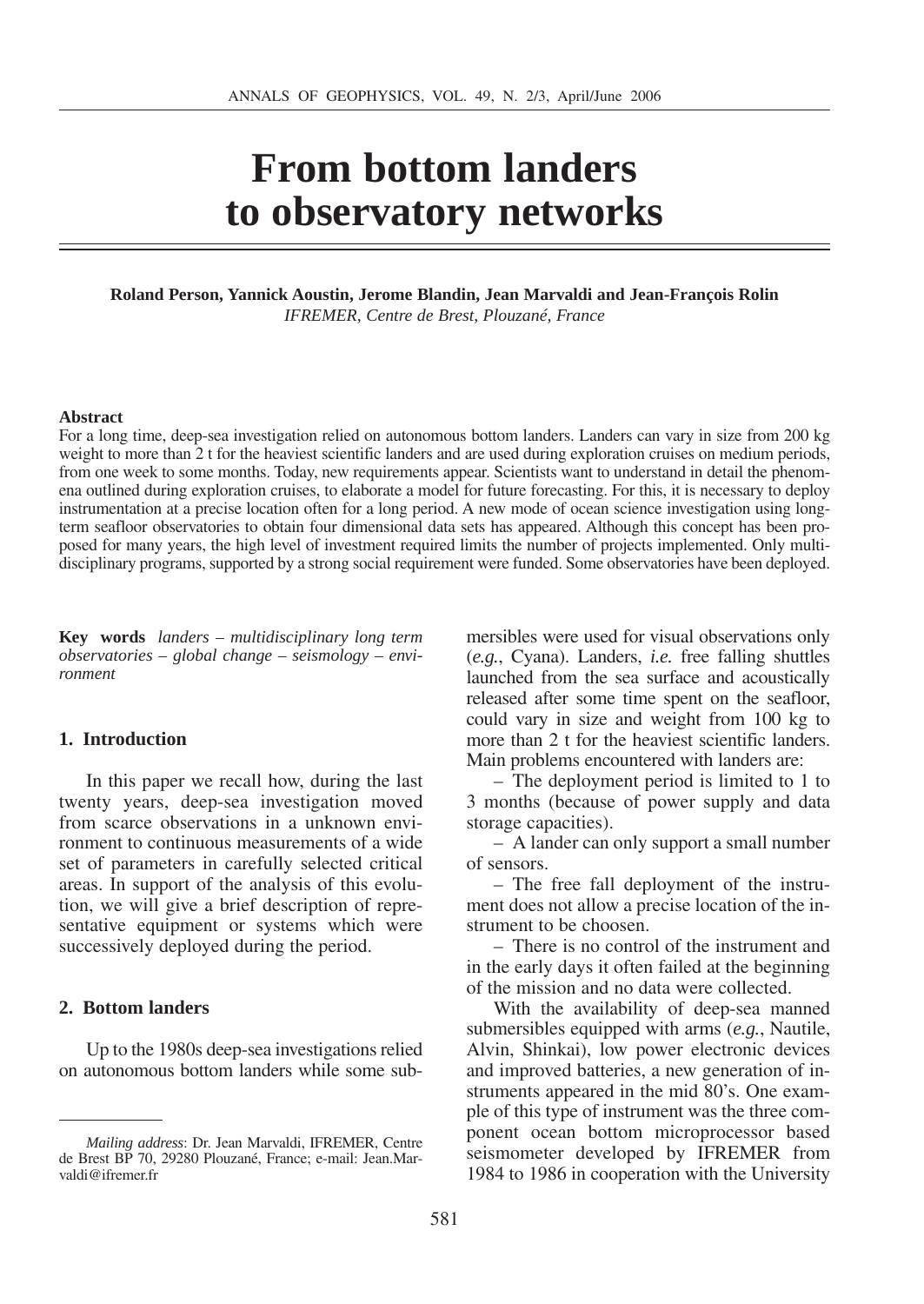of Brest and INSU (Institut National des Sciences de l'Univers) (Pascal *et al.*, 1986).

A seismometer measures the motions of the ground in which it is embedded. A well designed instrument will detect them with a high accuracy and with low noise over a broad range of amplitudes and frequencies. The ground instrument coupling problem is crucial (Byrne *et al.*, 1982; Guennou, 1988). This OBS (Ocean Bottom Seismometer) (fig. 1) was one of the first to separate geophones from the main pressure vessel and to place them at a one meter distance from the main frame on the seafloor. This design reduces the mechanical noise. The small geophone vessel can be optimised to have optimum horizontal and vertical coupling. The seismometer was also levelled to less than 2° once laid on the seafloor. All



**Fig. 1.** The Pascal&Person three components ocean bottom seismometer. The syntactic foam provides buoyancy. A lever arm deploys the cylindrical seismometer array from the main structure.

broad band OBSs in use today are built on this concept. After the OBS had reached the seafloor, a rigid arm swang down with the sensor package when an explosive bolt was shot; then the pin holding the geophone package to the arm was pulled out by another explosive bolt. After dropping the package, the arm was automatically retracted firmly against the main structure by the pull of a stainless steel spring. Buoyancy was provided by syntactic foam cylindrical floats, allowing manipulation by the Nautile (glass spheres are forbidden for security reasons). The autonomy of the instrument rated for 6000 m operation, was more than 6 months and the functioning of the system was controlled acoustically throughout the deployment.

This prototype gave very good results during test deployments and scientific cruises on deep-sea sites off-shore Portugal and Crete.

At the same time many other European laboratories developed their own instruments in relation to their scientific interests, such as Bathysnap from SOC (Southampton Oceanographic Center) and landers from NIOZ (Netherlands Instituut voor Onderzoek der Zee) or GEOMAR. Bathysnap is a time lapse camera system operated in various forms by SOC (Lampitt and Burnham, 1983). It is a simple but effective example of an autonomous observatory system and made several important pioneering discoveries in the deep-sea environment.

## **3. Landers and submersibles**

The ability to position a lander on a very well defined location with the Nautile led IFREMER to develop new instruments: OT 6000, NADIA2, SAMO.

# 3.1. *OT 6000: lander and submersible add their skills*

The OT6000 (Observatoire Thermique 6000 m) thermal observatory (fig. 2) was a self-contained instrument designed to measure temperature in the water layer in contact with the sea bottom and down to the depth of 60 cm in the sediment. It deploys five thermistor tempera-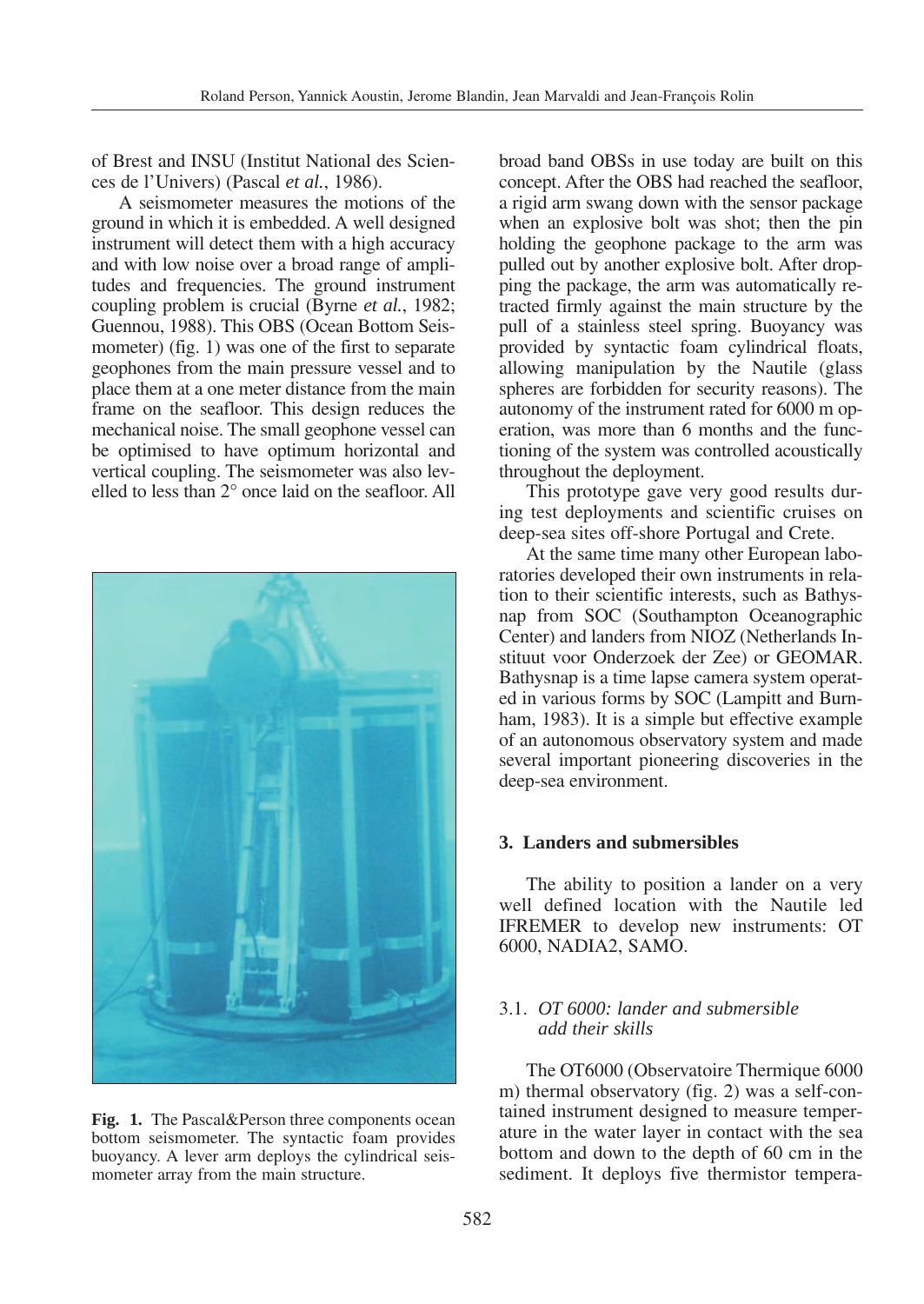

and recovered as a lander (syntactic foam, acoustic release). The temperature needles are positioned by arms of the Nautile.

ture sensors, one in the sea bottom water layer approximately 2 m above the seafloor. The four sediment sensors are at the tip of thin steel rods vertically driven into the sediment upon deployment by the weight of a 50 kg cylindrical steel plate attached to their upper ends. The steel plate which is about 8 cm thick lies on the surface of the sediment after deployment. The rods are of different lengths, 30, 40 and 60 cm and provide temperature measurements at the corresponding penetration depths. The OT6000 thermal observatory was deployed at a selected site on the seafloor by the submersible Nautile.

The instrument was used during the Kaiko-Nankai cruise (Japanese-French cooperation, August 1989) to estimate the total fluid flow out of the clam colonies in an area of approximately 500 by 625 m located on the first anticline landward of the frontal thrust at the toe of the Eastern Nankai accretionary complex.

## 3.2. *NADIA: the third dimension*

NADIA (Montagner *et al.*, 1994) was a system which made it possible to re-enter an ODP

hole and install different kinds of geophysical instrumentation in the borehole. This system was for example used during the OFM/SIS-MOBS experiment. NADIA (fig. 3) was an autonomous shuttle which was moved and controlled by the Nautile. It included the borehole device, a hydraulic winch, electric batteries and a hydraulic generator. An underwater mateable electric connector was used to connect the Nautile to NADIA. In a first phase, the shuttle is moved down to the ocean bottom. Then the Nautile dives and joins the shuttle. An auxiliary dead weight is released so that the weight of NADIA in water is about 20 kg. Then the submersible moves the shuttle to the borehole and positions it. In a second phase the submersible is connected to NADIA using the mateable con-Fig. 2. The OT6000 thermal observatory is deployed nector and the borehole device is deployed in



**Fig. 3.** NADIA being put in sea water.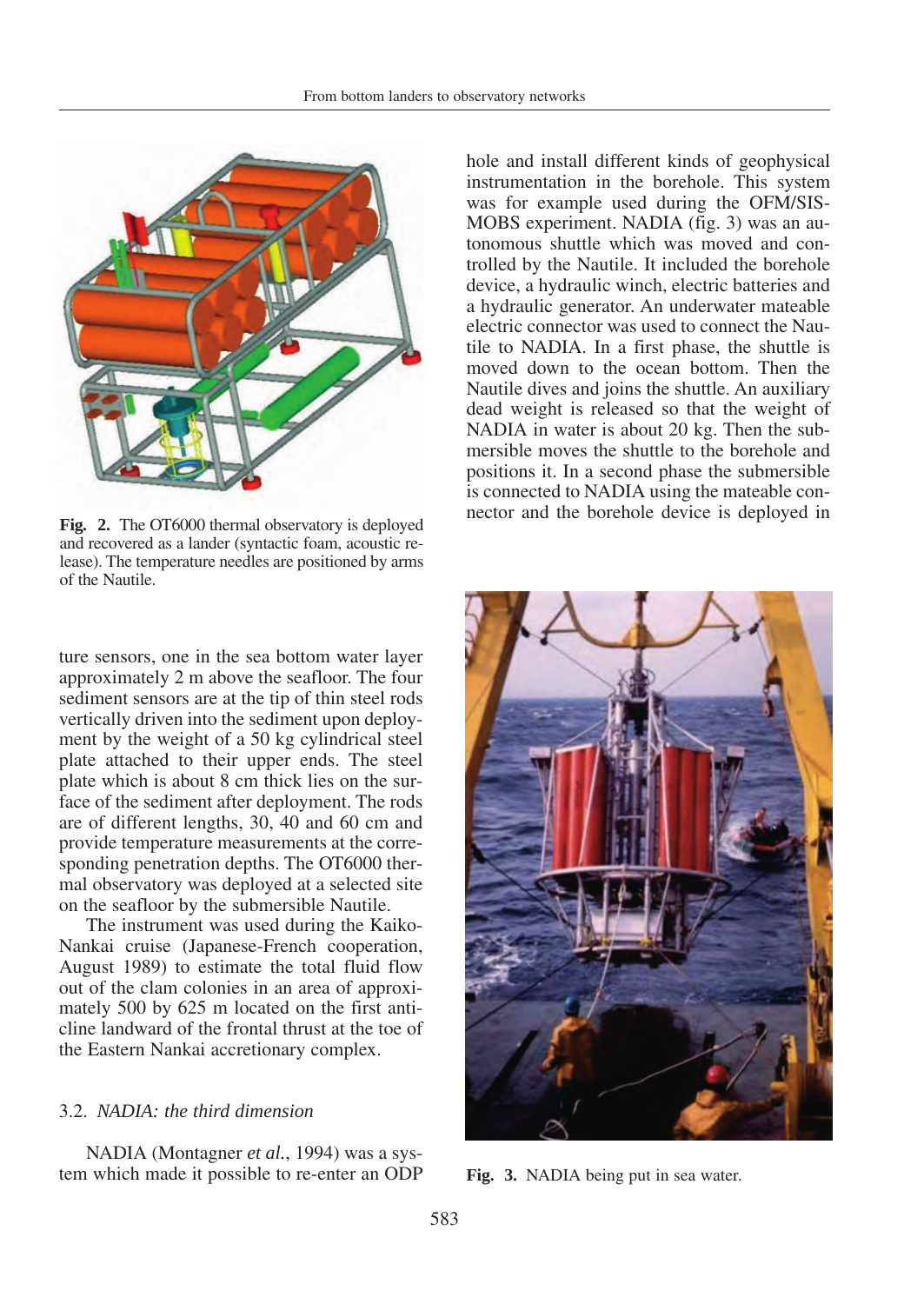the borehole and the control is performed from the Nautile. Glass beads fill the portion of the hole containing the instruments to enhance the coupling with the surrounding rock medium while enabling the package to be extracted from the hole at the end of the experiment.

During the OFM/SISMOBS cruise a bottom package containing a set of CMG3 three component broadband seismometers was deployed during 10 days inside borehole 396B at a depth of 294 m below seafloor, at 4450 m water depth.

# 3.3. *SAMO: vision and near real time transmission*

SAMO (Station Abyssale de Mesures Océanographique) is a more complex instrument deployed by the Nautile or a ROV using a procedure similar to NADIA. It was designed to continuously monitor a hydrothermal vent. Colour pictures (fig. 4) are transmitted to the surface by an acoustic link upon acoustic command. Physical parameters (four temperatures and current) are continuously sampled and recorded. These data can also be transferred to the surface by acoustic command. Tests to transmit these pictures in real time from the seafloor of the rift in the Pacific Ocean to the Oceanographic Centre in Brest – France – took place in 1991, using INMARSAT satellite.

# 3.4. *HYDROGEO: long term 3D*

A further important step was a long-term observation in borehole. Back in the mid-80's, IFREMER started to monitor sediment temperature during one year deployments. The evolution of this equipment found an interesting challenge in 1994-1995: one and half years of monitoring of an Ocean Drilling Program Hole (no. 984D) after it was drilled in the Barbados Accretionary Prism. The hole was equipped with a sub seafloor monitoring instrumentation to determine the fluid pressure in the decollement and the thermal structure of the sediments after the drilling disturbances had dissipated. The Hole 984D was closed by a «CORK» (Cir-



**Fig. 4.** SAMO is following up the hydrothermal biota with a video camera during some weeks.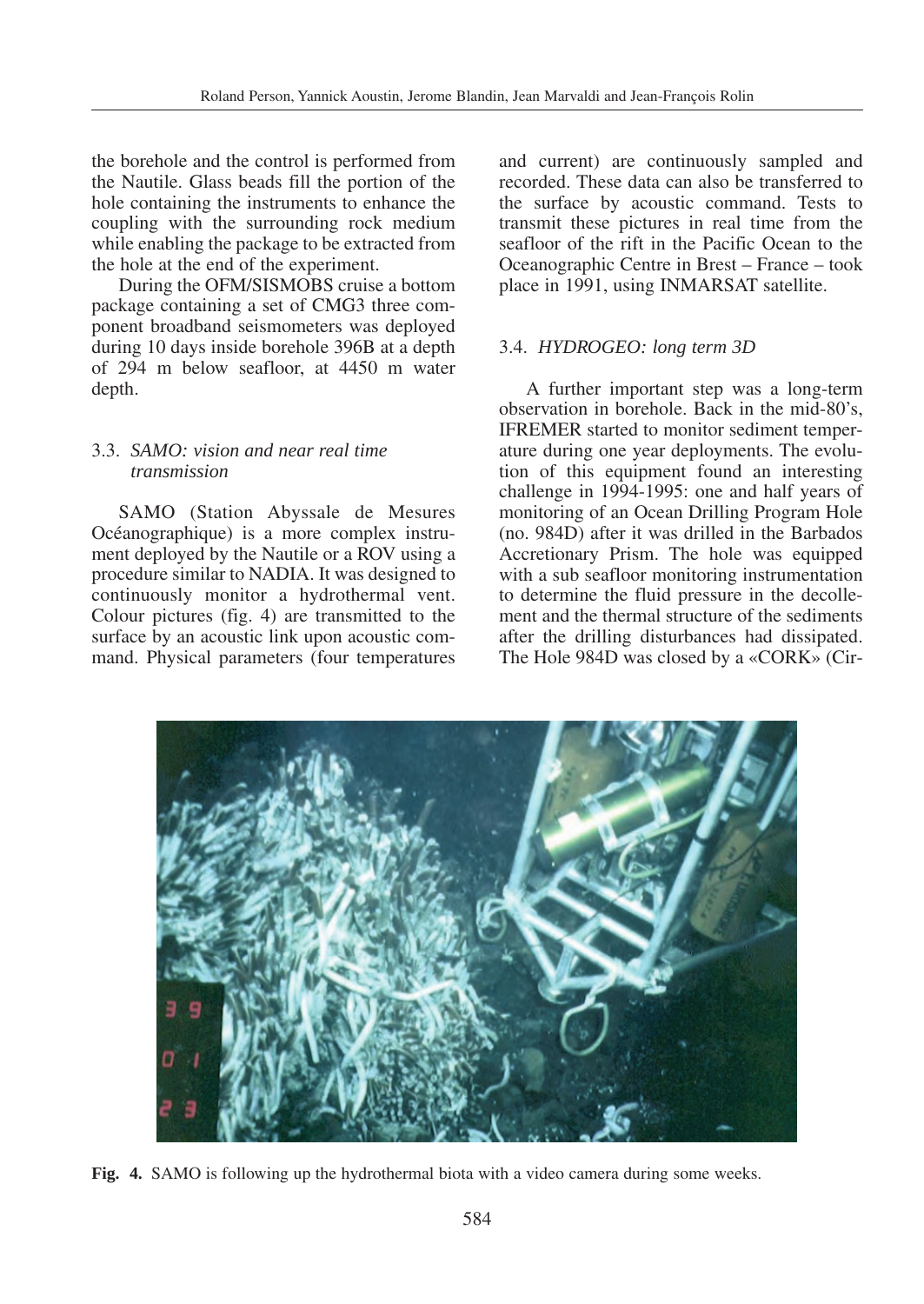culation Obviation Retrofit Kit) system (Davis *et al.*, 1992). A logger with an underwater pluggable connector and a sampling device were installed in the «CORK». A string of sensors was hanging under the «CORK», measuring both temperature and pressure down to 500 m below the seafloor (fig. 5). The technological choice was to have numerical sensors every 20 m (Foucher *et al.*, 1997). A sigma-delta communication links them to the logger in the «CORK». The harsh sea water environment  $(5 \text{ to } 40^{\circ} \text{C})$ was taken in account through a corrosion study and led to the choice of Hastelloy containers and glass epoxy composite bolts.



**Fig. 5.** Configuration of the sensor string under the CORK in the Hole 948D.

A testing methodology based on AFNOR standard NF X 10 800 was established and applied. The reliability was demonstrated and the retrieval by submersible Nautile was successfully performed during the French-American cruise ODPNaut. The sensors were calibrated before and after deployment; the drifts were found lower than  $0.\overline{1}^{\circ}$ C and  $7.10^{4}$  Pa.

#### 3.5. *New generation of European landers*

During this period similar developments were conducted by laboratories having access to submersibles (Alvin, Shinkhai, Mir, ...). Various scientific teams improved lander technology and developed more complex instruments. As an example we can cite DOBO, BOBO and University of Göteborg and IFM-GEOMAR landers.

#### 3.5.1. DOBO

DOBO lander (Bagley *et al.*, 2004) is equipped with a time-lapse 35 mm reflex lens still camera (M8S, Ocean Instrumentation, U.K.) to monitor the response of deep-sea scavenging animals to bait (artificial food-falls). The camera is controlled by a custom built on-board control microprocessor. The camera can be biased to take photographs at times of interest if required by external control. The camera can take up to 1600 colour photographs on 35 mm Ektachrome colour reversal film (Kodak, U.K.) at a programmable interval greater than 30 s. The camera is positioned at a 2 m height and at a fixed 82° angle, photographing a 2.3×1.6 m area of seafloor. To attract scavenging fauna in the field of view of the camera, bait is placed in the centre of the field of view.

#### 3.5.2. BOBO

The modular lander BOBO (van Weering *et al.*, 1998) is designed for long (up to one year) *in situ* measurements in the lowermost 3 m of the benthic boundary layer, directly above the seabed, in water depths down to 5000 m. The BOBO frame consists of three 2 m high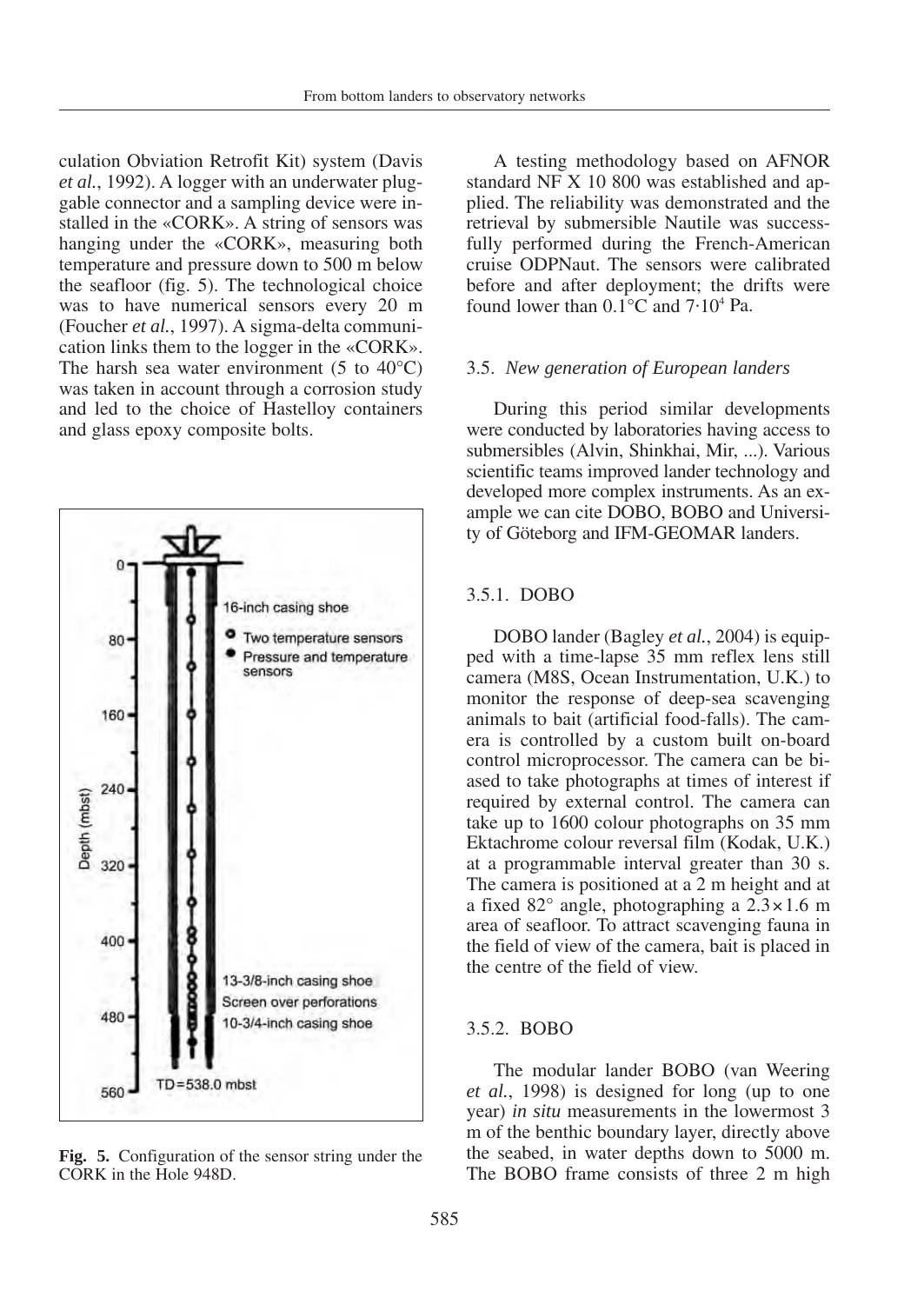legs. At the base of the legs, the BOBO has a width of 4 m. The upper part of the BOBO lander consists of an hexagonal frame with a diameter of about 2 m. The lander frame has been specially designed to remain on the seabed for periods of more than one year and the materials were selected in consequence. Exceptional care has been taken to avoid corrosion or electrolysis by isolating constitutive parts and connections. Additionally all instrumentation is mounted on Delrin blocks and instrument housings are either made of titanium or various kinds of plastics. Benthos glass spheres are attached to the upper part of the frame for buoyancy. The instrumentation is attached in the hexagonal frame and to the legs of the lander. Electrical power for the instruments is supplied by a battery pack that is housed in a glass sphere. Like any lander, BOBO is deployed by free fall from a surface vessel. Its descent speed is 57 m/min. Recovery is done by activating an acoustic release. Near-seabed current velocity and direction measurements are made by a customised 1200 kHz high resolution broadband Acoustic Doppler Current Profiler (ADCP) made by RD Instruments. Salinity and temperature of the water are measured by a Sea-Bird SBE-16 conductivity/temperature recorder mounted at 2.5 m height in the frame. As an alternative the lander can be supplied with a Sea Tech transmissometer. For measurement of the amount, the temporal variability and the composition of near-seabed particle fluxes, a Technicap PS 4/3 sediment trap is fitted in the hexagonal frame. The BOBO lander can be equipped with other types of equipment as well.

# 3.5.3. Göteborg lander-multisensor

The research group led by Prof. Per Hall at Göteborg University (Sweden) has developed and operated autonomous landers (Karageorgis *et al.*, 2003) since the early 1990s. Collaborative work between the group and research institutes in France, Denmark and the U.S.A. has resulted in the development and use of 5 different lander systems. Today two landers, one big and one small, are operated routinely in several European research projects. Both landers are built of non corrosive materials (Titanium and various plastics) as a modular system in which experimental modules can be exchanged as desired. The largest lander carries four experimental modules and has been successfully deployed about 80 times in water depths ranging from 20 to 5200 m. The landers basically consist of two parts, an inner and an outer frame. The outer frame serves mainly as a carrier platform for the syntactic foam buoyancy package, the ballast and the acoustic system for the ballast release. The inner frame is a versatile system that carries the experimental module(s). These modules can easily be exchanged as desired. The module that has been in operation on the landers so far includes: chambers, or planar optode microelectrodes. The large Göteborg lander normally records data from up to 30 sensors including: turbidity and oxygen in the chambers and outside, salinity, depth and temperature sensors, current sensors (such as single point and profiling acoustic current meters) and a video camera.

# 3.5.4. GEOMAR lander – The help of a launcher

At present IFM-GEOMAR operates a suite of 8 landers of modular design as universal instrument carriers for investigations of the deepsea benthic boundary layer. 2 of these 8 landers have a squared design and carry a large benthic chamber covering  $1 \text{ m}^2$  sediment surface area to channel and measure fluid fluxes emanating from the seafloor (Vent Sampler System – VESP). The second line, the «GEOMAR Lander System» (GML) is based on a tripod-shaped universal platform which can carry a wide range of scientific payloads to monitor, measure and perform experiments at the deepseafloor (Tengberg *et al.*, 1995). Both types of landers can be either deployed in the conventional free-fall mode or targeted deployed on hybrid fibre optical or coaxial cables with a special launching device. The launcher enables accurate positioning on meter scale, soft deployment and rapid disconnection from the lander by an electric release. The bi-directional video and data telemetry provides online video transmission, power supply  $(<1kW)$  and sur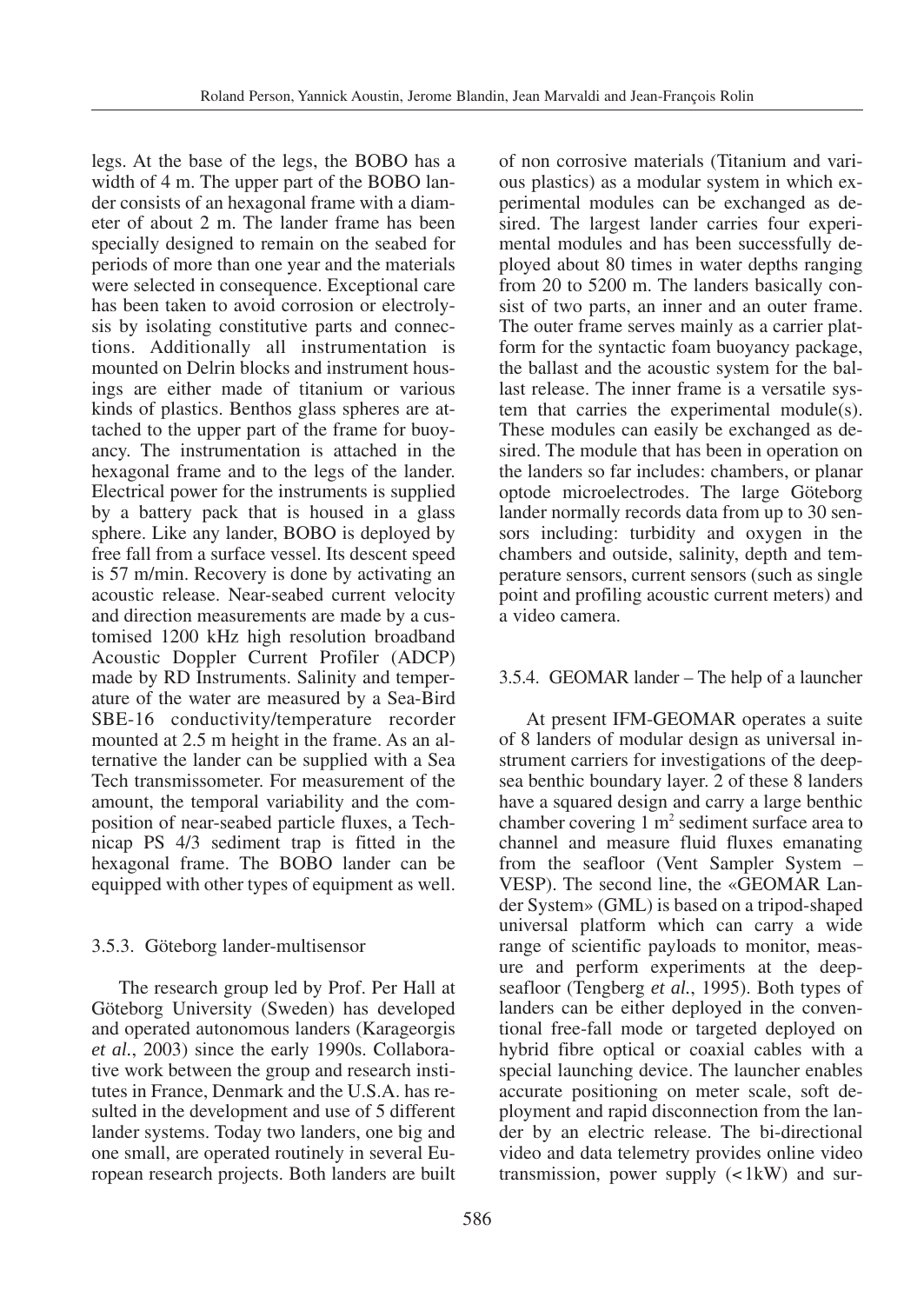face control of various relay functions. These landers provide a supporting platform system for:

– gas hydrate stability experiments;

– quantification of gas flow from acoustic bubble size imaging;

– integrated benthic boundary layer current measurements;

– quantification of particle flux;

– monitoring of mega-benthic activity;

– fluid and gas flow measurements at the sediment-water interface;

– biogeochemical fluxes at the sedimentwater interface (oxidants, nutrients).

Depending on the scientific mission and the material of the lander frame (stainless steel or titanium), the GML-System may carry a maximum payload of up to 450 kg.

# **4. Observatories**

# 4.1. *Concepts*

In the 1990s, in parallel to these efforts of landers, appeared the notion of benthic station and long term observatory. Scientists wanted to obtain four dimensional (space and time) data sets and long term observatories seemed to be the answer. On the impulse of the EC, discussions between European scientists tried to specify the technical needs and to conceive and evaluate the different solutions. A useful set of concepts and definitions was provided by Tecnomare SpA. Basic elements characterising a seafloor observatory are:

– multiple payload;

- autonomy;
- capability to communicate;
- possibility to be remotely reconfigured;
- positioning accuracy;

– data acquisition procedures compatible with those of on-shore observatories.

The necessity for multidisciplinary and crossdisciplinary investigations was emphasised. Three classes of observatories are currently identified:

*Relocatable observatory* – A system which is expected to be installed at a site for a limited period of time and capable of then being redeployed elsewhere. Although cable connectivity

to shore may be attractive for some applications, most probably this class of observatories will be supported by mooring with satellite or radio communications to shore installations. A communication/power riser may be deployed from the seafloor to the surface or alternatively a vertical acoustic link is only used and the bottom equipment is self powered. The relocatable observatory may support an array of devices on the seafloor which are acoustically, electrically or fibre-optically linked, as well as AUVs and their docking stations.

*Long-term observatory* – An observatory which is expected to be installed at a site for decades or more. For some applications a mooring based installation may be convenient. But more often, this class of observatory will utilize an undersea cable from shore to provide power and communications. A long-term observatory will include a large number of nodes, each node supporting a range of devices.

*Global/basin-scale observatory network* – An observatory designed to provide basin or global coverage through a network of observatories. Individual observatory nodes might be mooring or cable based.

At the present time many relocatable observatories have been developed and some longterm observatories are operational. Studies for global scale observatories were conducted, but there is as yet no network in operation.

# 4.2. *GEOSTAR*

European effort was focused on GEOSTAR (Beranzoli *et al.*, 2000). More recently ASSEM and ORION projects allowed the concept of local network to be explored. These observatories in their present state belong to the class of relocatable observatories, but they may easily be transformed into long-term observatories. Landers will play a vital role in these developments. Targeted deployed landers with a wide range of instruments and sensors for physical, chemical, biogeochemical and biological parameters will be used in a single autonomous mode in relatively inaccessible areas (*e.g.,* cold seep, hydrothermal vent and aphotic coral settings). They will also be used to test and qualify new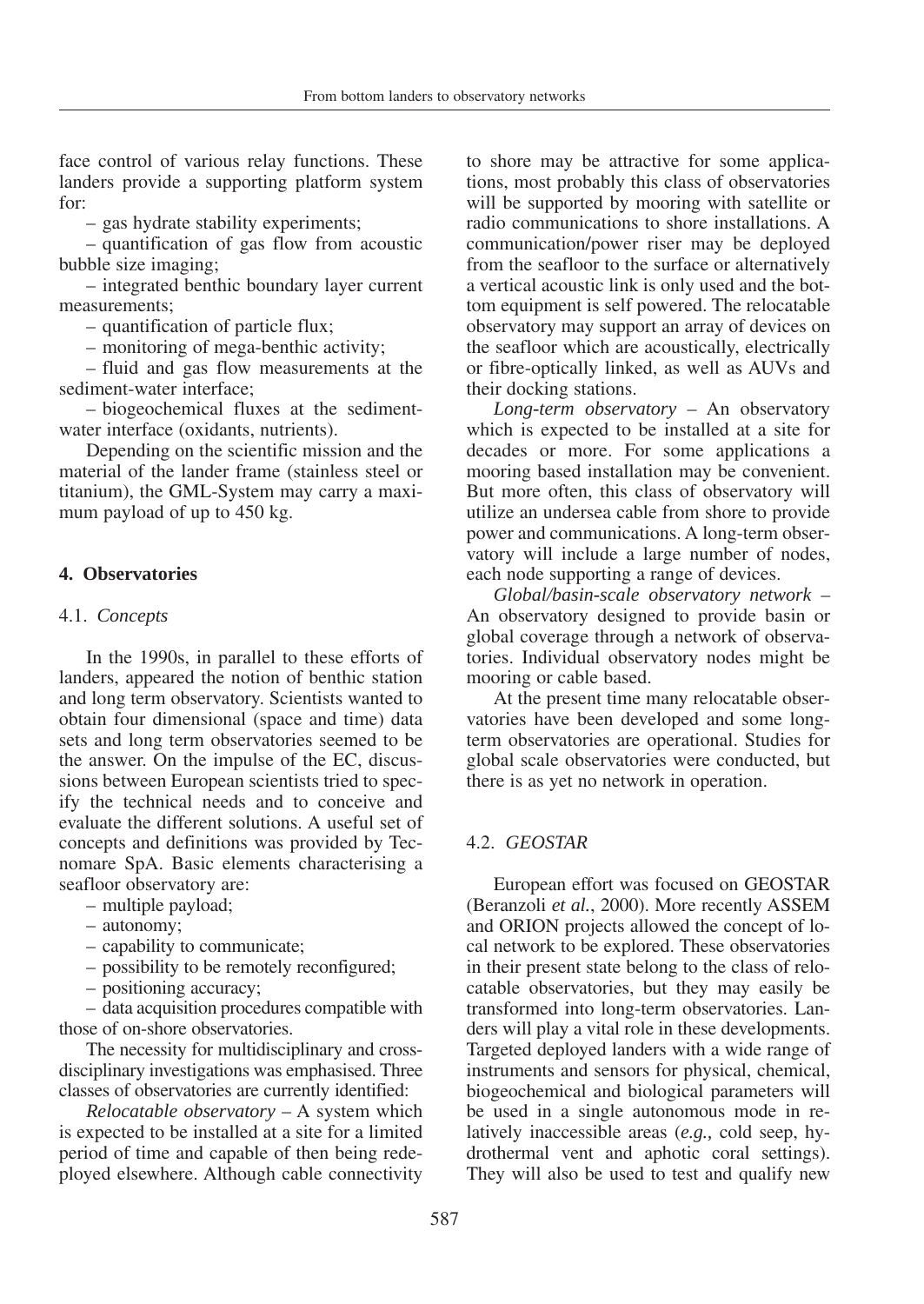sensors. Right now bi-directional communication with the lander is possible by using an acoustic link through a modem. In fact no technical frontier exists between landers and observatories but the main differences are relevant to data management and permanent long term deployment.

#### 4.3. *Assem*

The ASSEM project (Blandin *et al.*, 2003) consists in developing optimised means to measure and monitor a set of geotechnical, geodesic and chemical parameters distributed on a seabed area in order to better understand the slope instability phenomena and to assess and possibly anticipate the associated risks. The means are studied and realised to deploy a selection of adapted sensors on a seabed area (some km<sup>2</sup>) and transmit their data to shore for exploitation. A modular design as well as standard connecting and installation interfaces allow the system to be easily configured to the site of interest, to add new sensors, and to replace components for maintenance. An array is composed of several nodes. Each node (fig. 6) includes an electronic unit providing a set of enhanced sensors (pore pressure, methane, geodesy, tiltmeter, CTD, turbidity, currents, …) with the means to communicate with the external world through an underwater acoustic or cabled network and to locally store the produced data. Alarms can also be generated by processing these data. The architecture is organised around an internal CAN/CAN open bus hosting sensors, communication and memory devices on a common transmission backbone. The software resources enabling a monitoring node to act as a network node (routing algorithms throughout the network, network configuration management, data transmission protocol and other network layers) are implemented in every electronic unit. Alarms can be generated for example if a critical parameter, or a group of parameters, comes above a programmed threshold for a given time. This distributed architecture allows a monitoring node to be easily configured and a new function added without modifying the existing functions. The same modularity concept is applied to



**Fig. 6.** ASSEM node.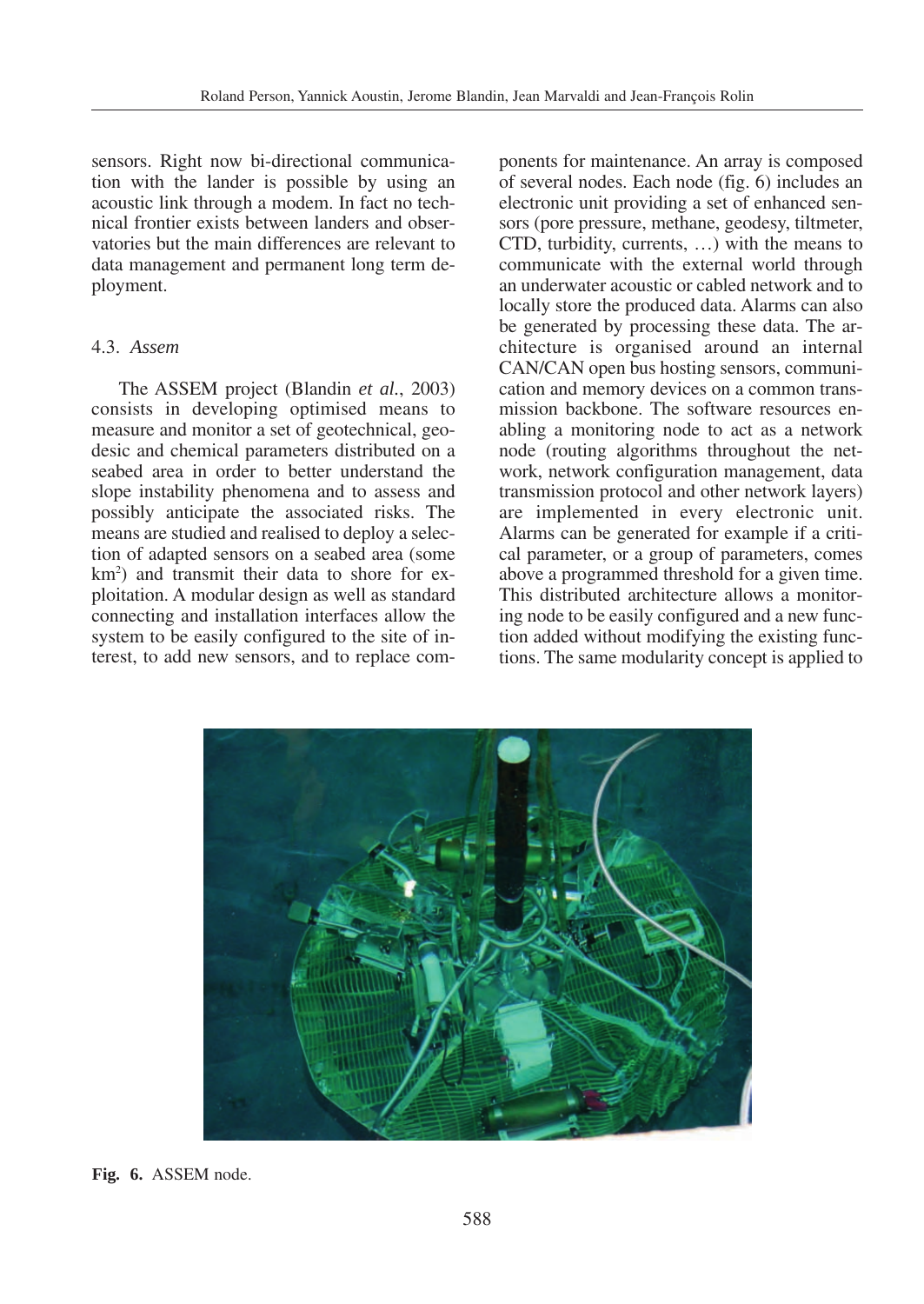

**Fig. 7.** ORION Observatory.

the mechanical design. Deployment and maintenance of the node imply a submersible or a ROV. Protection devices against trawling are used and the acoustic transmitter is installed on a special flexible arm.

Two complementary pilot experiments have been performed. The first took place at a site presenting a risk of slope instability in Norway. The second took place in the Gulf of Corinth. Compatibility between ASSEM and ORION communication systems (fig. 7) were demonstrated during this test.

# 4.4. *Outside Europe – U.S.A. and Japan*

In U.S.A., the HUGO (Hawaii Undersea Geo-Observatory), an automated submarine volcano observatory, was installed on the summit of the undersea Loihi seamount in October 1997 and connected to the shore via a 47 km long fibre optic cable. A failure appeared on 29th April 1998. No repair was possible. The instrumentation included a seismometer, a hydrophone and a pressure sensor.

In September 1998, a permanent deep ocean scientific research facility – the Hawaii-2 Observatory or H2O – was installed on a retired AT&T submarine telephone cable that runs between Oahu, Hawaii and the California coast. The facility consists in a seafloor junction box and scientific sensors located at 5000 m water depth near 28°N latitude, 142°W longitude, that is to say about half way between Hawaii and California. The junction box draws 400 W of power from the cable to power both itself and user scientific instruments, and provides twoway communication through 8 digital ports with wet-mateable connectors. Instruments may be connected to the junction box using a ROV. Initial instrumentation at the H2O site includes a broadband three-component seismometer, a short period geophone, a standard hydrophone and a pressure sensor. The H2O system is connected to the Internet via the cable terminus on Oahu and the University of Hawaii. This offers marine scientists a new opportunity to deploy and operate instrumentation in the middle of the ocean. This long-term observatory in operation is the first seafloor node of the Global Seismographic Network.

In Japan, eight cabled observatory systems are in operation (Mikada, 2003). Hatsushima Island, in Sagami Bay, is the site of the first cabled observatory installed by the JAMSTEC (Japan's Marine Sciences and Technology Center) in 1993, at a depth of 1174 m. This station consists of a CTD sensor, electromagnetic current meter, two video cameras, two ground thermometers, a seismometer and hydrophones. It is connected to the shore via a 8 km long fiber optic cable. Data are directly transmitted to the JAMSTEC Centre in Yokosuka. The area is a tectonically active region and a chemosynthetic community mainly composed of Calyptogena (giant white clams) thrives on methane and sulfides found in water seeping from underground. During the swarm of earthquakes in March 1997 scientists were able to videotape the mudflow believed to have occurred following a submarine landslide on the western slope of the station. Changes in ground temperature accompanied this event. It was the first long term mul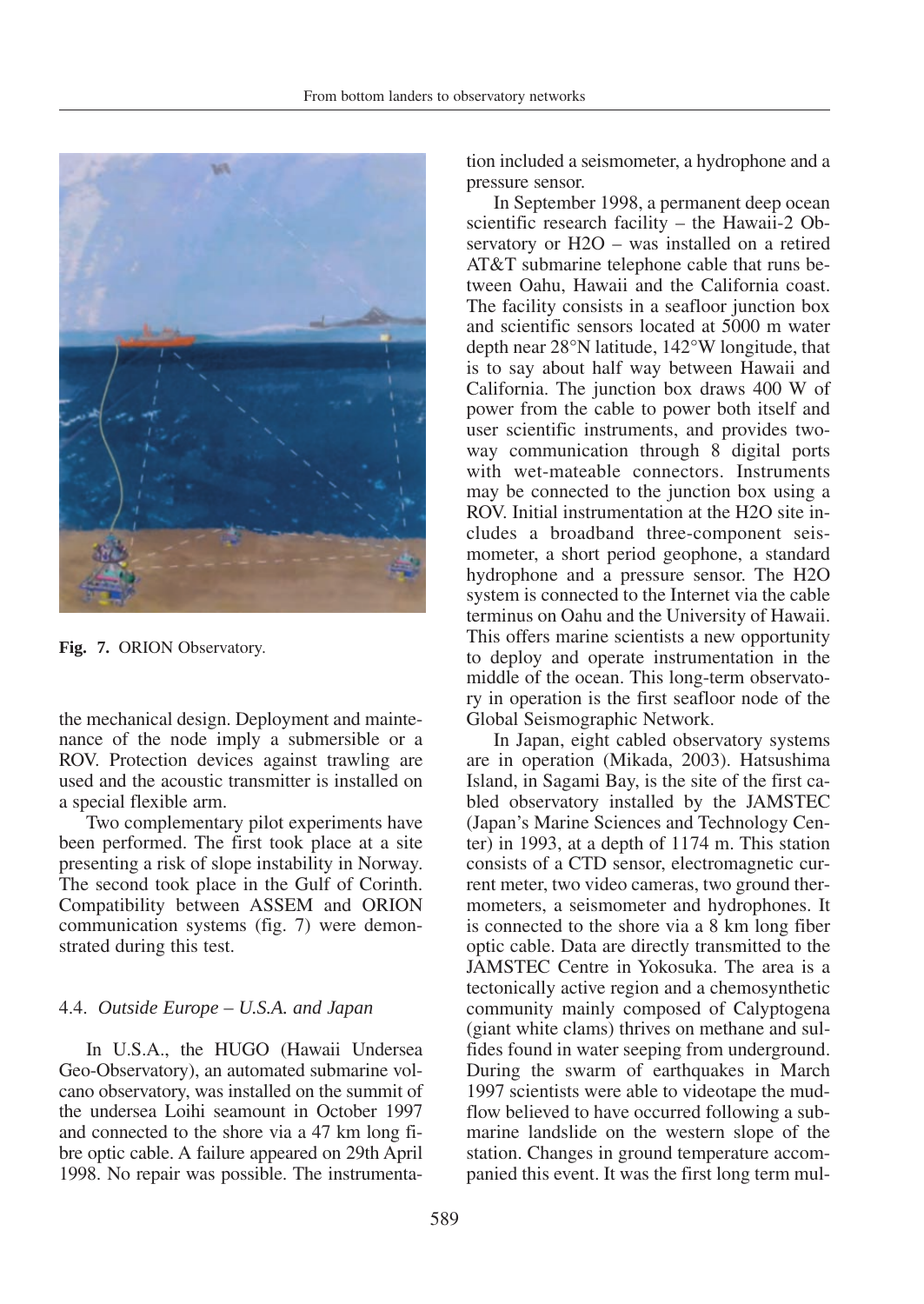tidisciplinary observatory in operation in the world.

Two other JAMSTEC real-time cabled observatories are now also operating on the seafloor:

- off Muroto (120 km cable length);
- off Kushiro-Tokachi (240 km cable).

A first observatory was installed off Muroto in 1995. It was completed in 1997 by another station to form a local observation network. This one includes two real-time stations immersed at 1290 m and 3570 m depths, connected to the shore by a 120 km fibre optic cable and fitted with two seismometers and two quartz pressure sensors (tsunami detection), and some «mobile» observatories. These mobile observatories are not cabled. They consist in a central unit which includes several sensors (among which a seismometer and a pressure gauge) and 4 satellite units. A satellite unit consists in a three-component digital OBS with a storage capacity of 3 months. A synopsis of data collected in the central unit is transmitted to the shore every month via a messenger float sent to the surface to transmit data via ARGOS.

Five other real time observatories (see fig. 7 in Favali and Beranzoli, 2006) are deployed by JMA (Japan Meteorological Agency), ERI (Earthquake Research Institute) and NIED (Na-



tional research Institute for Earth science and Disaster prevention). Moreover, two borehole autonomous observatories (fig. 8) are implemented on ODP sites 1150 and 1151 (39°N, 143°E).

# **5. Networked observatories (French Mediterranean Sea)**

Another specific observatory family is that of Neutrino detectors. One example is ANTARES (French Mediterranean Sea). All these observatories are only long-term observatories often multidisciplinary ones. But, despite the fact that sometimes several units are deployed in the same area, they do not yet constitute a network (different operators for example).

All the global/basin/plate-scale observatory networks are still at the state of proposals, with sometimes demonstration experiment.

## 5.1. *NEPTUNE*

The goal of the US-Canada NEPTUNE project (Delaney, 2003) is to establish a coherent system of submarine high speed communicationcontrol links using fibre-optic cables to connect remote interactive experimental sites with landbased research laboratories (see fig. 6 in Favali and Beranzoli, 2006). The system will provide real-time flux of data to shore, interactive control over robotic vehicles on site and power to the instruments and the vehicles. The whole Juan de Fuca plate will be investigated during 20 or 30 years under a multidisciplinary approach:

- subduction processes;
- plate interiors;
- spreading centers;
- sediment transport;
- upwelling and productivity;
- biological diversity;
- climate change.

Real-time two way communications at high rate (1-10 Gbps) are required to support large numbers of seafloor instruments and to anticipate changes in oceanographic technologies. Power between 50 and 100 kW can be derived **Fig. 8.** Borehole observatory. **Fig. 8.** Borehole observatory. **Fig. 8. Fig. 8.** Borehole observatory.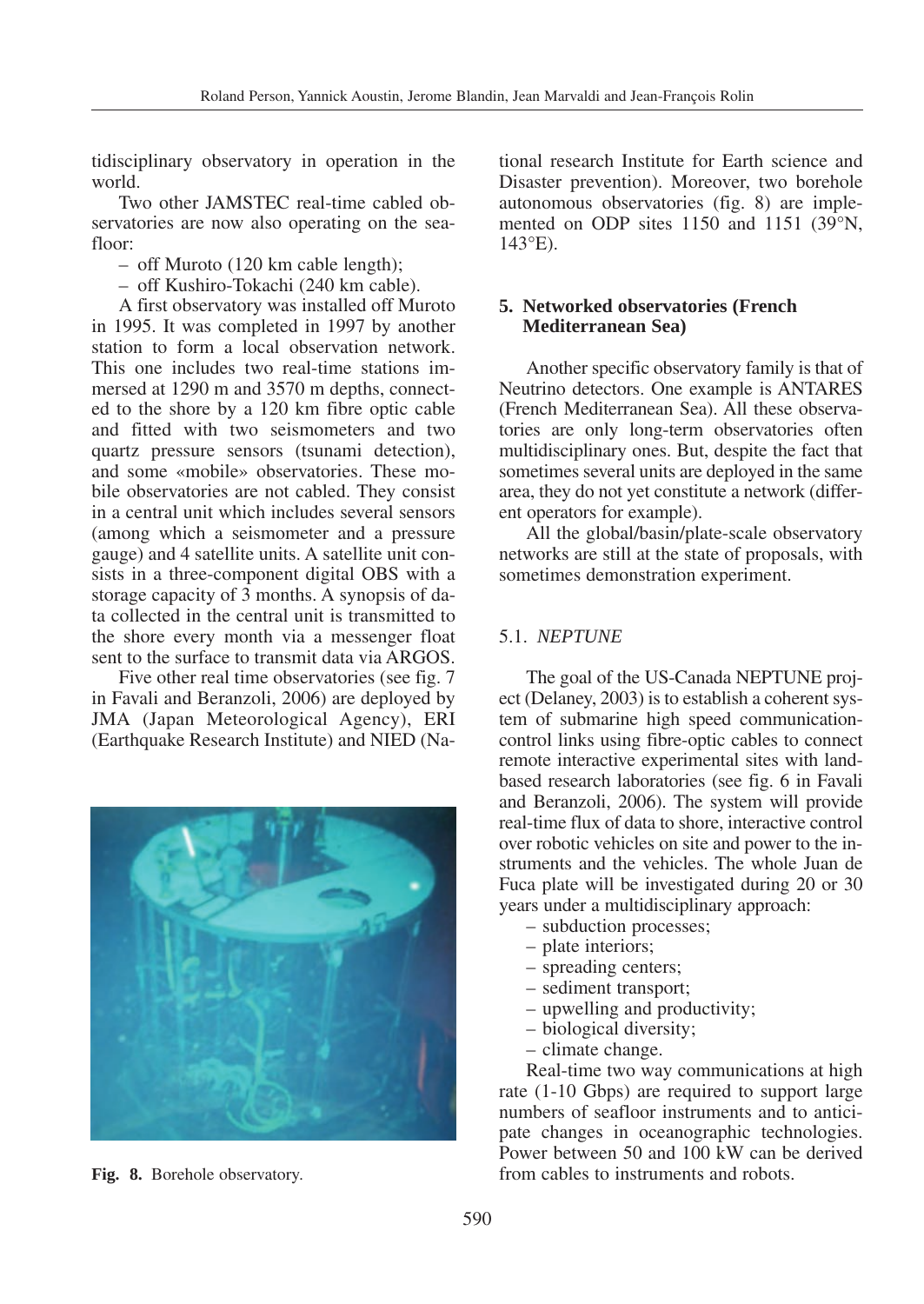# 5.2*. MARS*

The Monterey Accelerated Research System (MARS) cabled observatory will serve as the test bed for a state-of-the-art regional ocean observatory and represents the next step toward harnessing the promise of new power and communication technologies to provide a remote, continuous, long-term, high-power, large-bandwidth infrastructure for multidisciplinary, *in situ* exploration, observation, and experimentation in the deep-sea and an engineering test bed for NEP-TUNE nodes. MARS (fig. 9) was installed in 2005 in Monterey Bay off-shore the Monterey Bay Aquarium Research Institute (MBARI). It includes one science node on 62 km of submarine cable with expansion capability for more nodes in the future (see fig. 6 in Favali and Beranzoli, 2006). The science node provides 4 science ports and each port has a 100 Mbit per second bi-directional telemetry channel. The node has the ability to deliver a total of 10 kW of power to the 4 ports.



**Fig. 9.** MARS Observatory.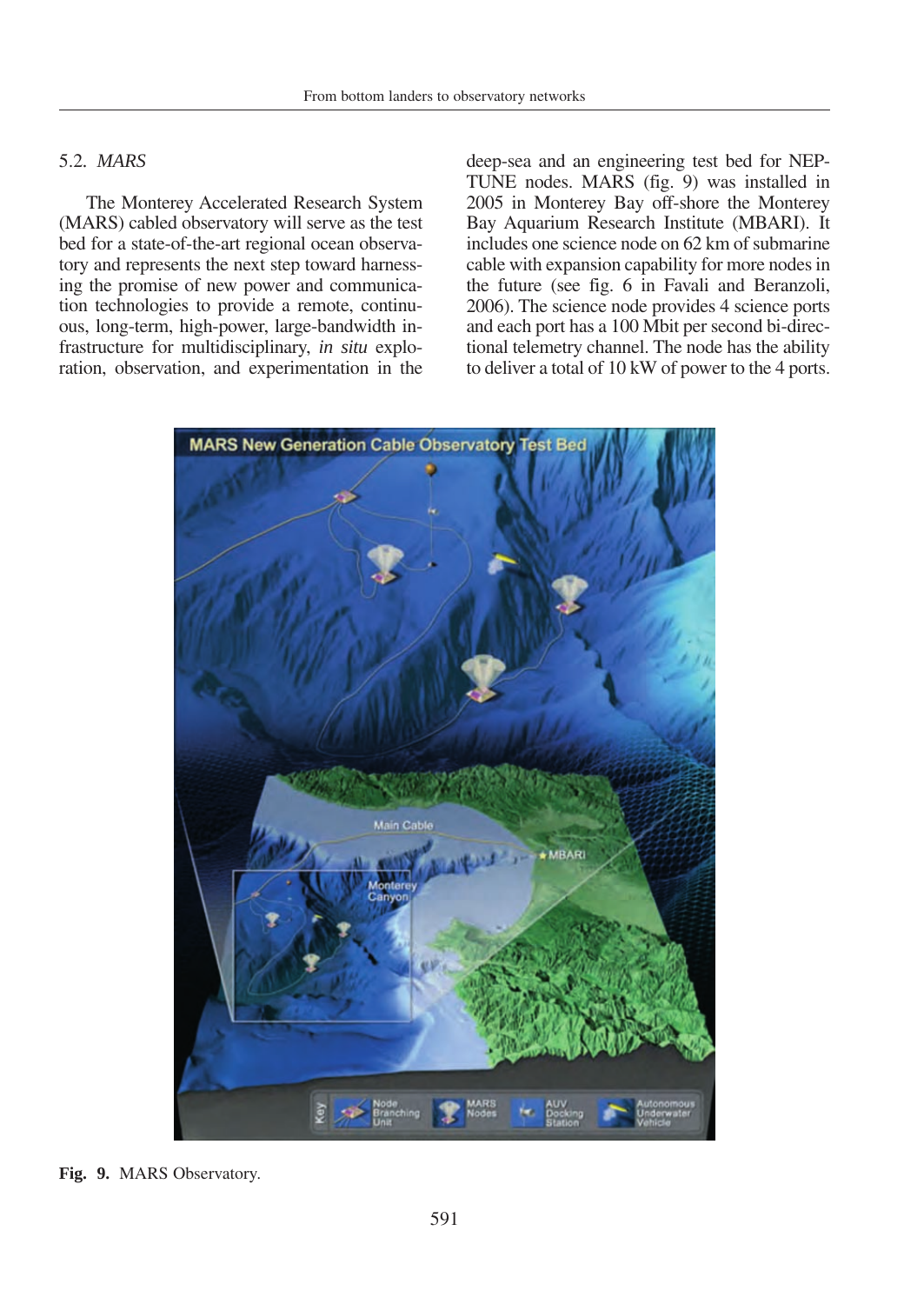# 5.3. *VENUS*

In Japan the VENUS project (see fig. 8 in Favali and Beranzoli, 2006) re-commissioned the second Trans-Pacific Ocean cable between Okinawa and Guam. The goal of VENUS is to construct a multidisciplinary Earth observation system. Technology for coaxial electric and fiber optic cables that permits them to be connected and disconnected underwater will be developed. A technique for connecting transfer units at the seafloor using submersible or ROV will also be developed. The Geo-TOC plans to install sensors in a relay unit.

# 5.4. *ESONET*

In Europe ESONET (Priede *et al.*, 2002) proposes a network of seafloor observatories around the European Ocean Margin from the Arctic Ocean to the Black Sea for strategic long term monitoring as part of a GMES (Global Monitoring for Environment and Security) with capability in geophysics, geotechnics, chemistry, biochemistry, oceanography, biology and fisheries. Long-term data collection and alarm capability in the event of hazards (*e.g.*, earthquakes) will be considered. ESONET will be developed from networks in key areas where there is industrial seafloor infrastructure, scientific/conservation significance (*e.g.*, coral mounds) or sites suitable for technology trials (*e.g.*, deep water close to land).

## **6. Conclusions**

In less than thirty years observation of the ocean has moved from pseudo random sampling to well controlled measurements. Observatory networks will offer a new challenge by offering a complete set of continuous measurement and sampling at the same place. Communication support and deployment techniques are ready. Observatory networks will probably be deployed on a large scale (fig. 10) as soon as an extended set of reliable long term sensor packages is available.



**Fig. 10.** Global scale observation network of Pacific Ocean.